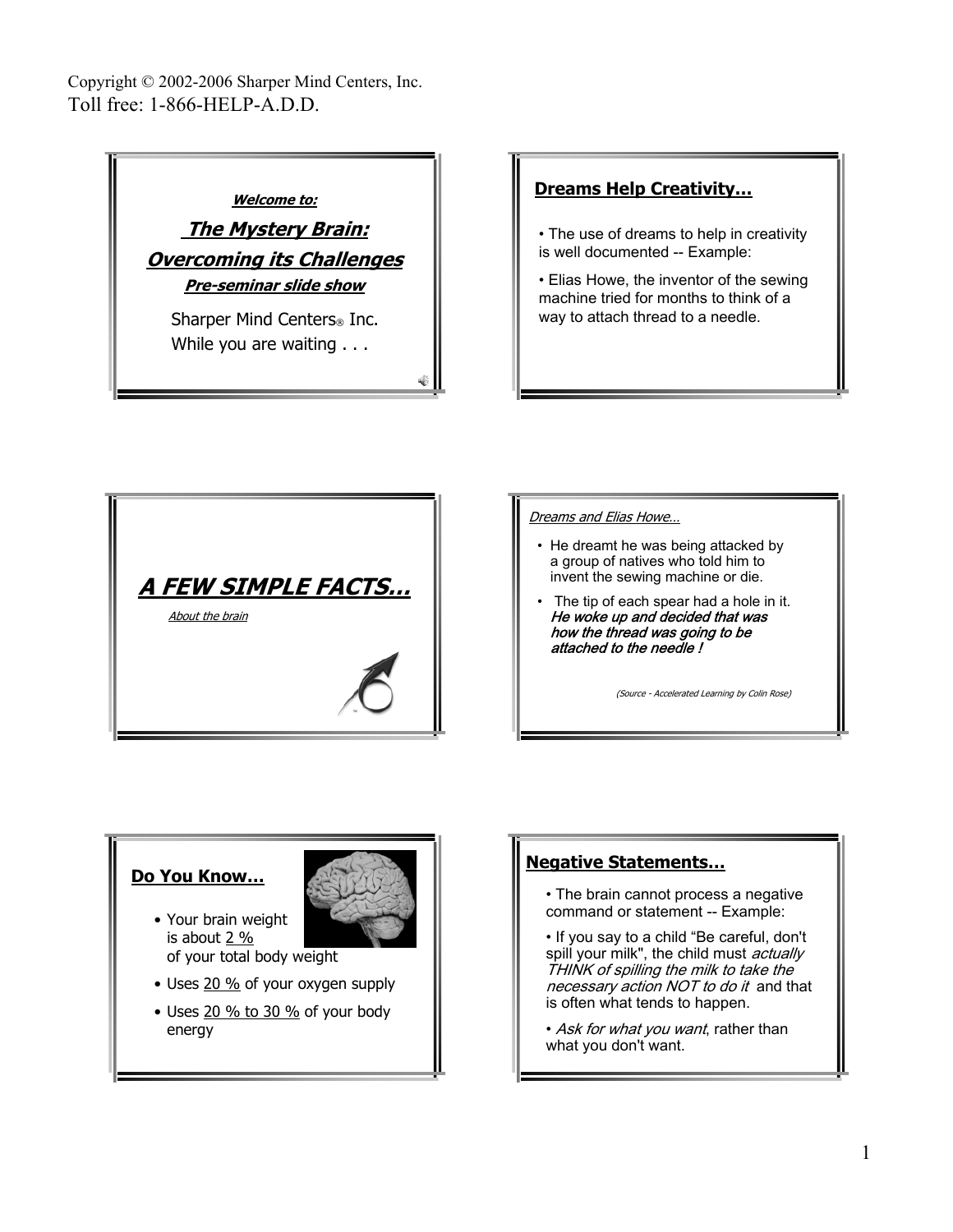#### **Stress and memory** • Stress is one of the biggest destroyers of memory. • When stressed, you release high levels of cortisol into your bloodstream. Patterns… • All the arithmetical expressions we know *consist of only 10 symbols* • The vast computations of digital computers are made up of *patterns of only 2 components* • **"New" patterns are really made up of only a few existing components.**

### Stress and memory…

- One of the ways that cortisol affects the brain is to destroy glucose - the brain's only source of food.
- If your brain is not getting the nutrients it needs, it will not function well.

Source –

"Teach Yourself Speed Reading" by Tina Konstant)

ABCDEFGHI ...

#### *Do you know …*

Cab drivers have bigger brains!

• A recent study of London Taxi Drivers indicated that after learning all the necessary routes, the part of the brain used for remembering was bigger than in other people. (Source - The London Times 14th March 2000)

• The same would hold true for taxi drivers in any large city!

### **Patterns**

Do you know …

- All literature written in modern English Language consists of *patterns of only 26 letters*
- All paintings ever made are *patterns of only 3 primary colors*
- All the music ever written has *patterns of 12 notes or less*

# **Brains Grow at Different Rates…**

• You probably have heard of the "Terrible Twos" - a time in a child's development when tantrums are the 'order of the day'.

• At this stage, children know what they want to communicate, yet do not have the speech skill to express themselves.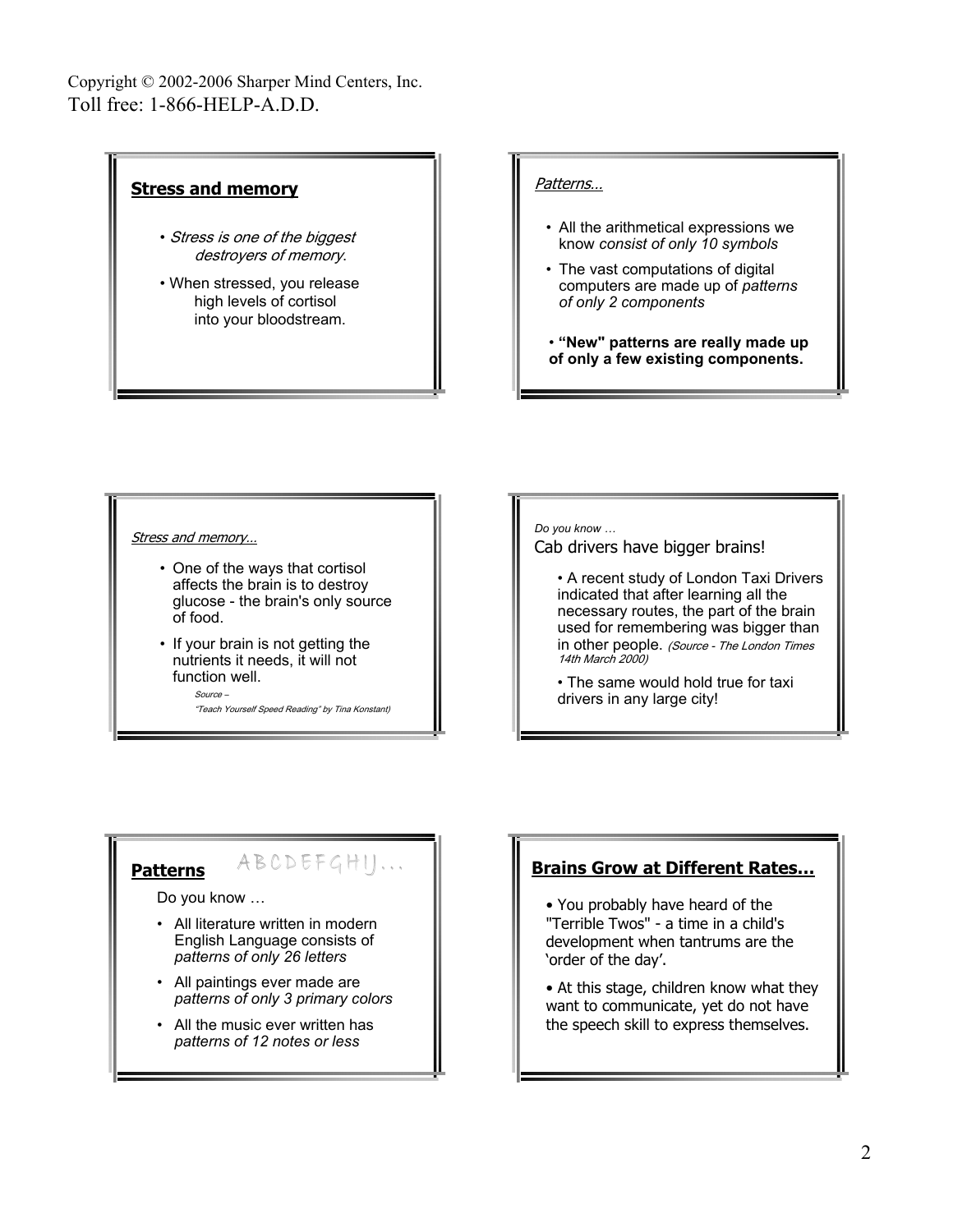### Brains grow at different rates…

- There are a number of factors that can be the cause, one of which may be the rate that parts of the brain mature.
- The language areas of the brain become active when a child is about 18 months old.

• The understanding part of the brain matures *before* the part that produces speech.

### **Repetition is Important !**

- Memory creates a pathway between your brain cells.
- It clears a path by repetition, although you may not even realize that you have been down that path.
- When that path is traveled frequently before it 'grows over', it becomes easier than the first journey.

Brains grow at different rates...

- At this stage, toddlers understand more than they can say.
- A child very often will become angry and throw a tantrum… out of frustration!

(Source - Mapping the Mind by Rita Carter)

### Repetition is Important !

- Successive journeys down a path create a 'footpath', then a 'lane', a 'road', and so on…
- Memory: the more times patterns of thought are repeated, the more likely that information is remembered.
- Repetition is a key part of learning

## **Brain Foods**

Your brain needs 4 basic foods to survive:

1. Oxygen (aerobic exercise)

2. A balanced and nutritious diet (eat greens) 3. New & varied knowledge and information (keep learning)

4. Affection and love

It is important to feed the brains of those around you as well.

## **Visual Memory**

Did you know…

- Visual recognition of things that we have seen before is practically perfect… Example:
- 2560 photographic slides were shown to a group of subjects at the rate of 1 every 10 seconds.
- Then 280 pairs of slides with one slide in each pair from the original set of images were shown.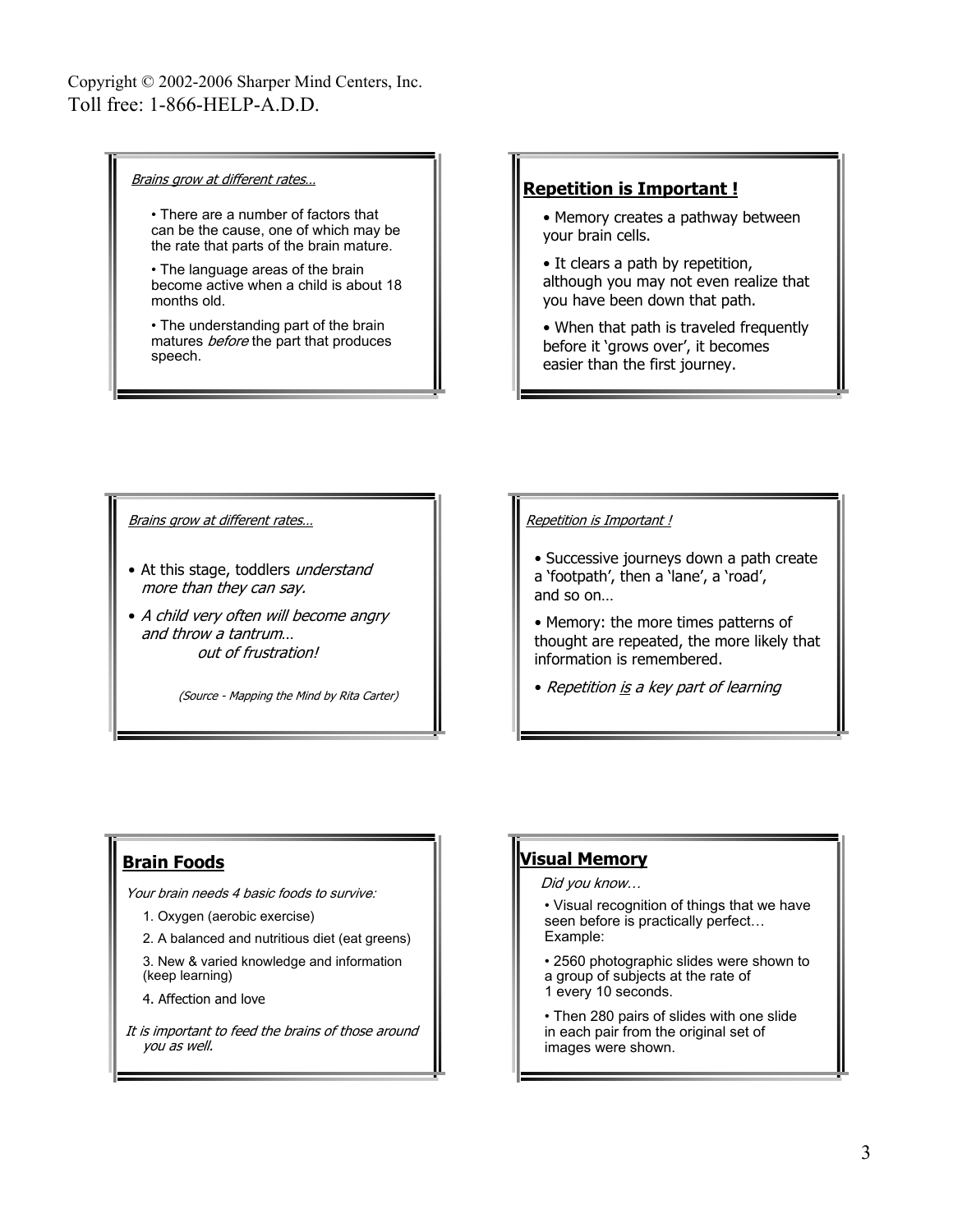### Visual Memory…

- Subjects were asked to select which slide they had seen before
- 85 to 95 percent of the original slides were recognized correctly
- High scores were maintained even when the presentation rate was increased to 1 every second
- This is important if images and pictures are used to represent information
- Information is more easily remembered if we use pictures

## **Wiring The Brain**

### *Do you know …*

If you take a Cray Computer (one of the largest computers in the world) and measure the length of its wiring, it has about 60,000 miles in total. If you take the brain and look at it in those terms, it has been estimated that it has over 200,000 miles of wiring!

(Source - Make the Most of Your Mind by Tony Buzan)

### **The Brain's Potential**

- The brain contains 1,000,000,000,000 (a trillion) individual neurons or nerve cells; each neuron interacts with up to 100,000 other neurons.
- The brain's potential for pattern forming is a massive number that is beyond the written form!
- **This suggests that the brain has almost infinite capacity for storing information**

# **Music Is Good For The Brain**

#### *Do you know …*

Baroque music (mainly composed 1700-1750) produces exactly the right frequency and sound to harmonize the functioning of the brain and produce a state of calm relaxed alertness. That is why accelerated learning techniques introduce music into the learning process.



Music can also strengthen or weaken you. Classical music has been shown to have either a neutral or a strengthening effect, but Rock Music has a weakening effect!

# **Thoughts are Pictures**

- Each day is remembered as 'pictures' rather than words and sentences.
- It is easier to recall information in picture form than from words alone.
- "A picture is worth a thousand words."

# **The Brain Is Divided In Half…**

- The upper part of the brain is divided into two halves:
- In most people, the left half deals with language (spoken or written), logic, lists, numbers, linearity, and analysis etc.
- The right half deals with rhythm, intuition, imagination, color, day-dreaming, spatial awareness, Gestalt (whole picture) and dimension.